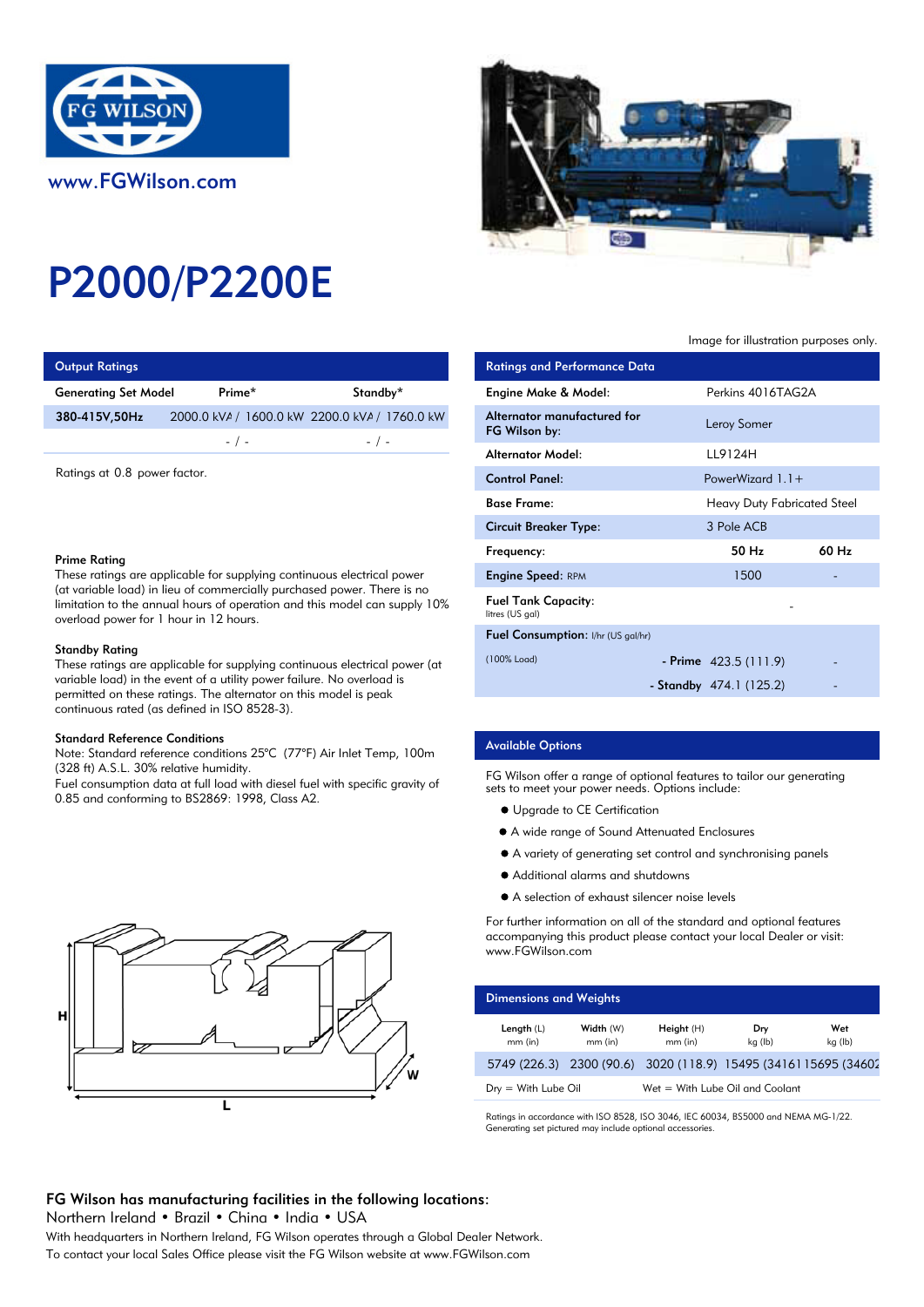| <b>Engine Technical Data</b>                       |                    |                                          | <b>Air Systems</b>                  |
|----------------------------------------------------|--------------------|------------------------------------------|-------------------------------------|
| No. of Cylinders / Alignment:                      |                    | $16$ / Vee                               | Air Filter Ty                       |
| Cycle:                                             |                    | 4 Stroke                                 | Combustion                          |
| Bore / Stroke: mm (in)                             |                    | 160.0 (6.3)/190.0 (7.5)                  |                                     |
| Induction:                                         |                    | Turbocharged Air To Air<br>Charge Cooled | Max. Comb                           |
| <b>Cooling Method:</b>                             |                    | Water                                    | <b>Restriction:</b>                 |
| <b>Governing Type:</b>                             |                    | Electronic                               |                                     |
| <b>Governing Class:</b>                            |                    | ISO 8528 G2                              |                                     |
| <b>Compression Ratio:</b>                          |                    | 13.6:1                                   | <b>Cooling Sys</b>                  |
| <b>Displacement:</b> $ $ (cu. in)                  |                    | 61.1 (3730.0)                            | <b>Cooling Sys</b>                  |
| <b>Moment of Inertia:</b> $kg \, m^2 \, (lb/in^2)$ |                    | 20.72 (70803)                            | Water Pum                           |
| <b>Engine Electrical System:</b>                   |                    |                                          | <b>Heat Reject</b>                  |
|                                                    | - Voltage / Ground | 24/Negative                              |                                     |
| - Battery Charger Amps                             |                    | 40                                       | kW (Btu/min)                        |
| Weight: kg (lb)                                    | - Dry              | 5570 (12280)                             |                                     |
|                                                    | - Wet              | 5847 (12890)                             | <b>Heat Radia</b><br>$kW$ (Btu/min) |

| <b>Air Systems</b>                                                 |  | $50$ Hz                 | $60$ Hz |
|--------------------------------------------------------------------|--|-------------------------|---------|
| Air Filter Type:                                                   |  | Replaceable Element     |         |
| <b>Combustion Air Flow:</b> $m^3/m$ in (cfm)                       |  |                         |         |
|                                                                    |  | $-$ Prime 137.0 (4838)  | -       |
|                                                                    |  | - Standby $145.0(5121)$ | -       |
| Max. Combustion Air Intate<br><b>Restriction:</b> kPa (in $H_2O$ ) |  | 3.7(14.9)               |         |

| 13.6:1         | <b>Cooling System</b>                                                     | 50 Hz                     | 60 Hz |
|----------------|---------------------------------------------------------------------------|---------------------------|-------|
| 61.1 (3730.0)  | Cooling System Capacity: I (US gal)                                       | 355.0 (93.8)              |       |
| 20.72 (70803)  | <b>Water Pump Type:</b>                                                   | Centrifugal               |       |
|                | Heat Rejected to Water & Lube Oil:                                        |                           |       |
| 24/Negative    | kW (Btu/min)                                                              | - Prime 660.0 (37534)     |       |
| 40             |                                                                           | - Standby $721.0 (41003)$ |       |
| 5570 (12280)   | Heat Radiation to Room: Heat radiated from engine and alternator          |                           |       |
| 5847 (12890)   | kW (Btu/min)                                                              | - Prime 200.1 (11379)     |       |
|                |                                                                           | - Standby $231.0(13137)$  |       |
|                | Radiator Fan Load: kW (hp)                                                | 63.5(85.2)                |       |
| 60 Hz<br>50 Hz | <b>Radiator Cooling Airflow:</b> $m^3/m$ in (cfm)                         | 2058.0 (72678)            |       |
| 1500           | <b>External Restriction to</b><br><b>Cooling Airflow:</b> Pa (in $H_2O$ ) | 250 (1.0)                 |       |

Designed to operate in ambient conditions up to 50°C (122°F).

Contact your local FG Wilson Dealer for power ratings at specific site conditions.

| <b>Lubrication System</b>      |                    |
|--------------------------------|--------------------|
| Oil Filter Type:               | Spin-On, Full Flow |
| Total Oil Capacity: I (US gal) | 238.0 (62.9)       |
| Oil Pan: $I(US gal)$           | 214.0 (56.5)       |
| Oil Type:                      | API CG4 15W-40     |
| <b>Oil Cooling Method:</b>     | Water              |

| <b>Exhaust System</b>                                  | 50 Hz                    | 60 Hz |
|--------------------------------------------------------|--------------------------|-------|
| Silencer Type:                                         | Optional                 |       |
| Silencer Model & Quantity:                             | $-(-)$                   |       |
| Pressure Drop Across Silencer<br>System: kPa (in Hg)   |                          |       |
| <b>Silencer Noise Reduction Level: dB</b>              | 17                       |       |
| <b>Maximum Allowable Back Pressure:</b><br>kPa (in Hg) | 6.6(1.9)                 |       |
| <b>Exhaust Gas Flow:</b> $m^3/m$ in (cfm)              |                          |       |
|                                                        | - Prime $387.0(13667)$   |       |
|                                                        | - Standby $387.0(13667)$ |       |
| Exhaust Gas Temperature: °C (°F)                       |                          |       |
|                                                        | $-$ Prime $493(919)$     |       |
|                                                        | - Standby $493(919)$     |       |

| Performance                 |           | 50 Hz          | $60$ Hz |
|-----------------------------|-----------|----------------|---------|
| <b>Engine Speed:</b> rpm    |           | 1500           |         |
| Gross Engine Power: kW (hp) |           |                |         |
|                             | - Prime   | 1766.0 (2368.2 |         |
|                             | - Standby | 1937.0 (2597.6 |         |
| <b>BMEP:</b> $kPa$ (psi)    |           |                |         |
|                             | - Prime   | 2311.1 (335.2) |         |
|                             | - Standby | 2535.2 (367.7) |         |
|                             |           |                |         |

I

| <b>Fuel System</b>                              |                                    |                                                                    |                 |      |
|-------------------------------------------------|------------------------------------|--------------------------------------------------------------------|-----------------|------|
| <b>Fuel Filter Type:</b><br>Replaceable Element |                                    |                                                                    |                 |      |
| <b>Recommended Fuel:</b>                        |                                    |                                                                    | Class A2 Diesel |      |
|                                                 | Fuel Consumption: I/hr (US gal/hr) |                                                                    |                 |      |
|                                                 | 110%                               | 100%                                                               | 75%             | 50%  |
| Prime                                           | Load                               | Load                                                               | Load            | Load |
|                                                 |                                    | <b>50 Hz</b> 474.1 (125.2) 423.5 (111.9) 312.9 (82.7) 212.9 (56.2) |                 |      |
| 60 Hz                                           |                                    |                                                                    |                 |      |
|                                                 |                                    |                                                                    |                 |      |
|                                                 | 110%                               | 100%                                                               | 75%             | 50%  |
| <b>Standby</b>                                  | Load                               | Load                                                               | Load            | Load |
| 50 Hz                                           |                                    | 474.1 (125.2) 344.9 (91.1) 232.1 (61.3)                            |                 |      |
| 60 Hz                                           |                                    |                                                                    |                 |      |
|                                                 |                                    |                                                                    |                 |      |

(Based on diesel fuel with a specific gravity of 0.84 and conforming to BS2869, Class A2)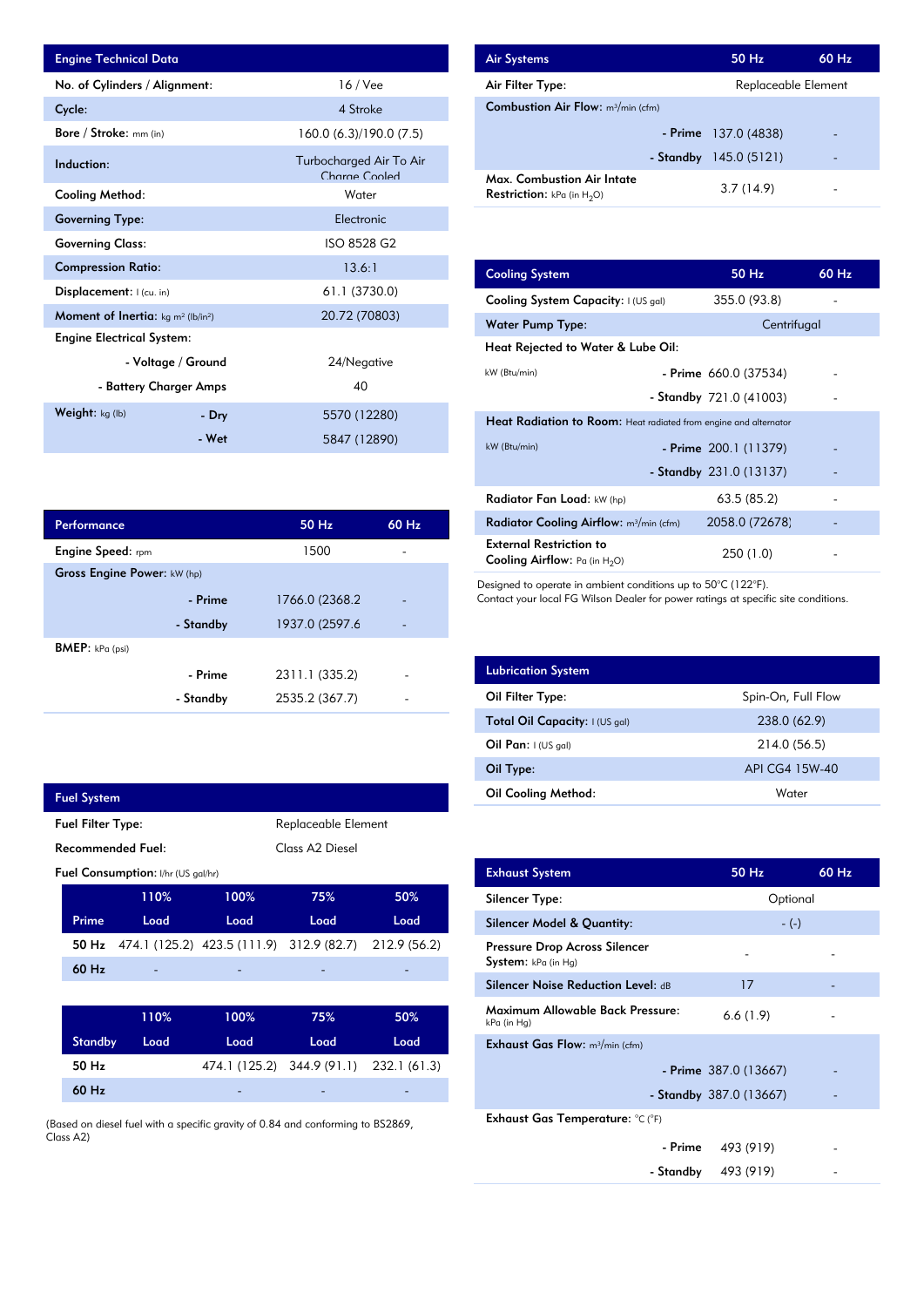| <b>Alternator Physical Data</b> |             |
|---------------------------------|-------------|
| Manufactured for FG Wilson by:  | Leroy Somer |
| Model:                          | LL9124H     |
| No. of Bearings:                |             |
| <b>Insulation Class:</b>        | н           |
| <b>Winding Pitch Code:</b>      | $2/3 - 6S$  |
| Wires:                          | 6           |
| Ingress Protection Rating:      | IP23        |
| <b>Excitation System:</b>       | AREP        |
| <b>AVR Model:</b>               | R449        |

| <b>Alternator Operating Data</b>         |                                                            |
|------------------------------------------|------------------------------------------------------------|
| <b>Overspeed:</b> rpm                    | 2250                                                       |
| <b>Voltage Reguation:</b> (Steady state) | $+/- 0.5$                                                  |
| Wave Form NEMA $=$ TIF:                  | 50                                                         |
| Wave Form IEC $=$ THF:                   | 2.0%                                                       |
| <b>Total Harmonic content LL/LN:</b>     | 2.5%                                                       |
| Radio Interference:                      | Suppression is in line with European<br>Standard EN61000-6 |
| <b>Radiant Heat:</b> kW (Btu/min)        |                                                            |
| - 50 Hz                                  | 81.0 (4606)                                                |
| - 60 Hz                                  |                                                            |

| Alternator<br><b>Performance Data:</b> |          |          | 50 Hz    |  | 60 Hz |
|----------------------------------------|----------|----------|----------|--|-------|
| Data Item                              | 415/240V | 400/230V | 380/220V |  |       |
|                                        |          |          |          |  |       |
| <b>Motor Starting</b>                  | 6986     | 6509     | 5897     |  |       |
| Capability* kVA                        |          |          |          |  |       |
| <b>Short Circuit</b>                   |          |          |          |  |       |
| Capacity** %                           | 300      | 300      | 300      |  |       |
| <b>Reactances: Per Unit</b>            |          |          |          |  |       |
| Xd                                     | 3.230    | 3.480    | 3.850    |  |       |
| X'd                                    | 0.240    | 0.260    | 0.290    |  |       |
| $X^{\mathrm{u}}d$                      | 0.126    | 0.136    | 0.151    |  |       |

Reactances shown are applicable to prime ratings.

\*Based on 30% voltage dip at 0.6 power factor.

\*\*With optional permanent magnet generator or AREP excitation.

| Voltage Technical Data 50 Hz |            |        |          |        |         | Voltage Technical Data 60 Hz |        |          |
|------------------------------|------------|--------|----------|--------|---------|------------------------------|--------|----------|
| Voltage                      | Prime:     |        | Standby: |        | Voltage |                              | Prime: | Standby: |
|                              | <b>kVA</b> | kW     | kVA      | kW     |         | kVA                          | kW     | kVA      |
| 415/240V                     | 2000.0     | 1600.0 | 2200.0   | 1760.0 |         |                              |        |          |
| 400/230V                     | 2000.0     | 1600.0 | 2200.0   | 1760.0 |         |                              |        |          |
| 380/220V                     | 2000.0     | 1600.0 | 2200.0   | 1760.0 |         |                              |        |          |
|                              |            |        |          |        |         |                              |        |          |
|                              |            |        |          |        |         |                              |        |          |
|                              |            |        |          |        |         |                              |        |          |
|                              |            |        |          |        |         |                              |        |          |
|                              |            |        |          |        |         |                              |        |          |
|                              |            |        |          |        |         |                              |        |          |
|                              |            |        |          |        |         |                              |        |          |
|                              |            |        |          |        |         |                              |        |          |
|                              |            |        |          |        |         |                              |        |          |